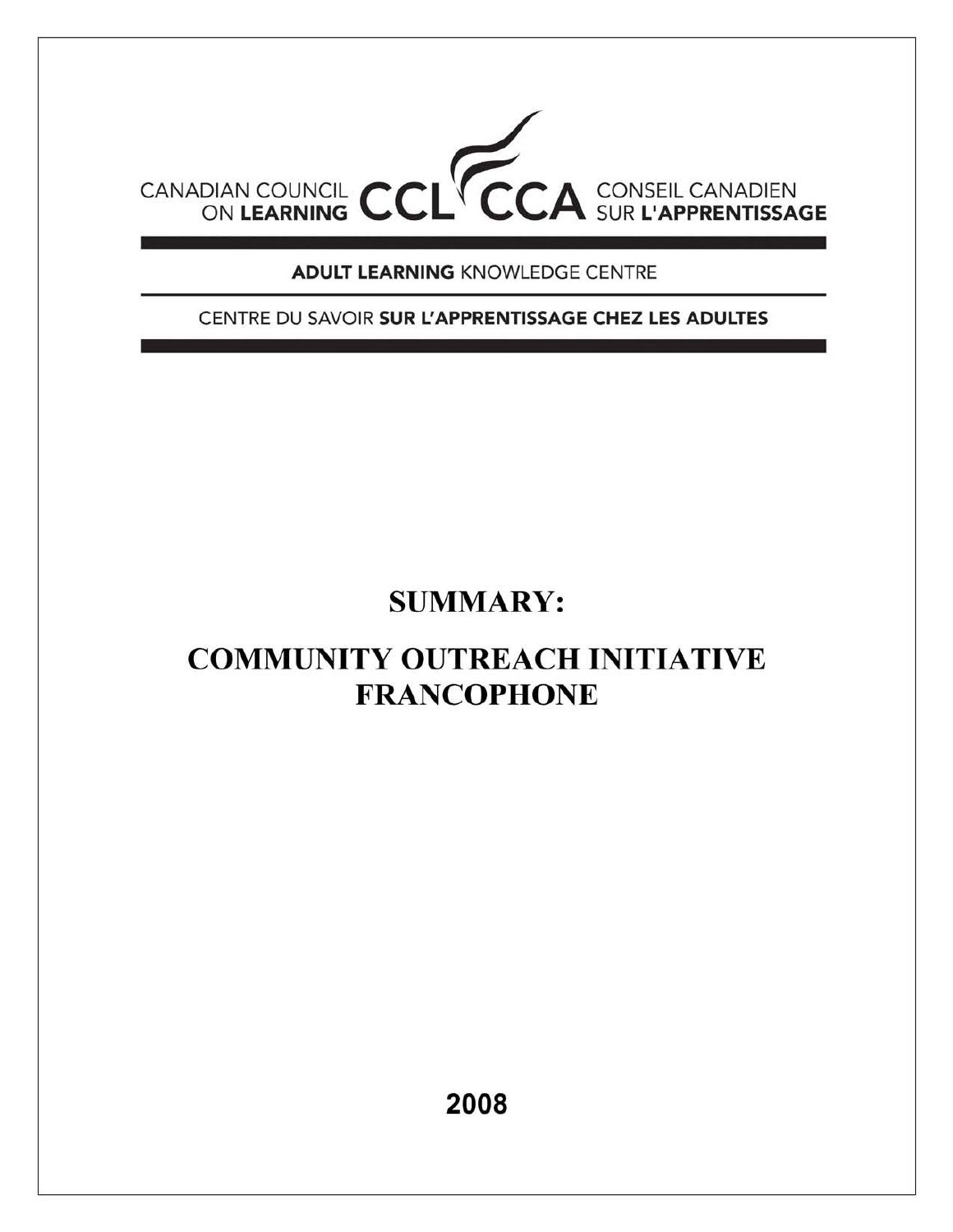## **SUMMARY FRANCOPHONE COMMUNITY OUTREACH REPORT**

The Assistant Coordinator of the Adult Learning Knowledge Centre (AdLKC) wrote the report *Partage et actions* after a series of in-person meetings and teleconferences with official language minority groups in the four Atlantic provinces. The objective was to build awareness of the AdLKC, identify the main challenges faced by stakeholders in the field of adult learning and propose concrete measures going forward. This study allowed us to position the AdLKC in the adult learning field in Francophone communities. The AdLKC is now considered to be a partner and an important place to obtain information on adult learning. It is invited to sit on steering committees or, even better, join the boards of directors of national groups. Outreach is only beginning, and several projects are now being planned.

### **WHAT WE HAVE LEARNED ABOUT THE CHALLENGES**

Despite recognition of official language minorities in the Constitution and in various provincial acts, the application and enforcement of fundamental rights require constant efforts and great vigilance on the part of Francophone communities. Enforcement sometimes comes at the price of long and exhausting court cases, but the results are meaningful and the community is optimistic about its development.

Many obstacles hinder adult learning. Obstacles to participation are many and complex, but a targeted awareness campaign would be a first step to encourage the public to start learning. To help learners, the notion of the evaluation and recognition of prior learning needs to be better known. Essential workplace skills come up more and more often, but what is the real situation for workers and for learners hoping to enter the job market? The public needs to be made aware of the realties facing the handicapped, who have to deal with physical obstacles and transportation problems that prevent them from taking better advantage of learning opportunities. Public will cause changes that help the handicapped to take their rightful place and be full participants. Several participants felt that it is time to look at the progress already made, exchange information on best practices, evaluate activities and plan the future.

#### **WHAT THE AdLKC CAN DO**

The recommendations are meant to be precise and attainable within the ALKC's first mandate, that is, in the next ten months. They are aimed at helping Francophone groups with the following:

- Planning and coordinating meetings, forums and events in the adult learning sectors;
- Support in liaising and meeting with government, post-secondary institutions and other relevant stakeholders to provide input on increasing the accessibility of services; and
- Provide opportunities to share expertise, experience and knowledge with others, through the Speakers, Program, or other means;